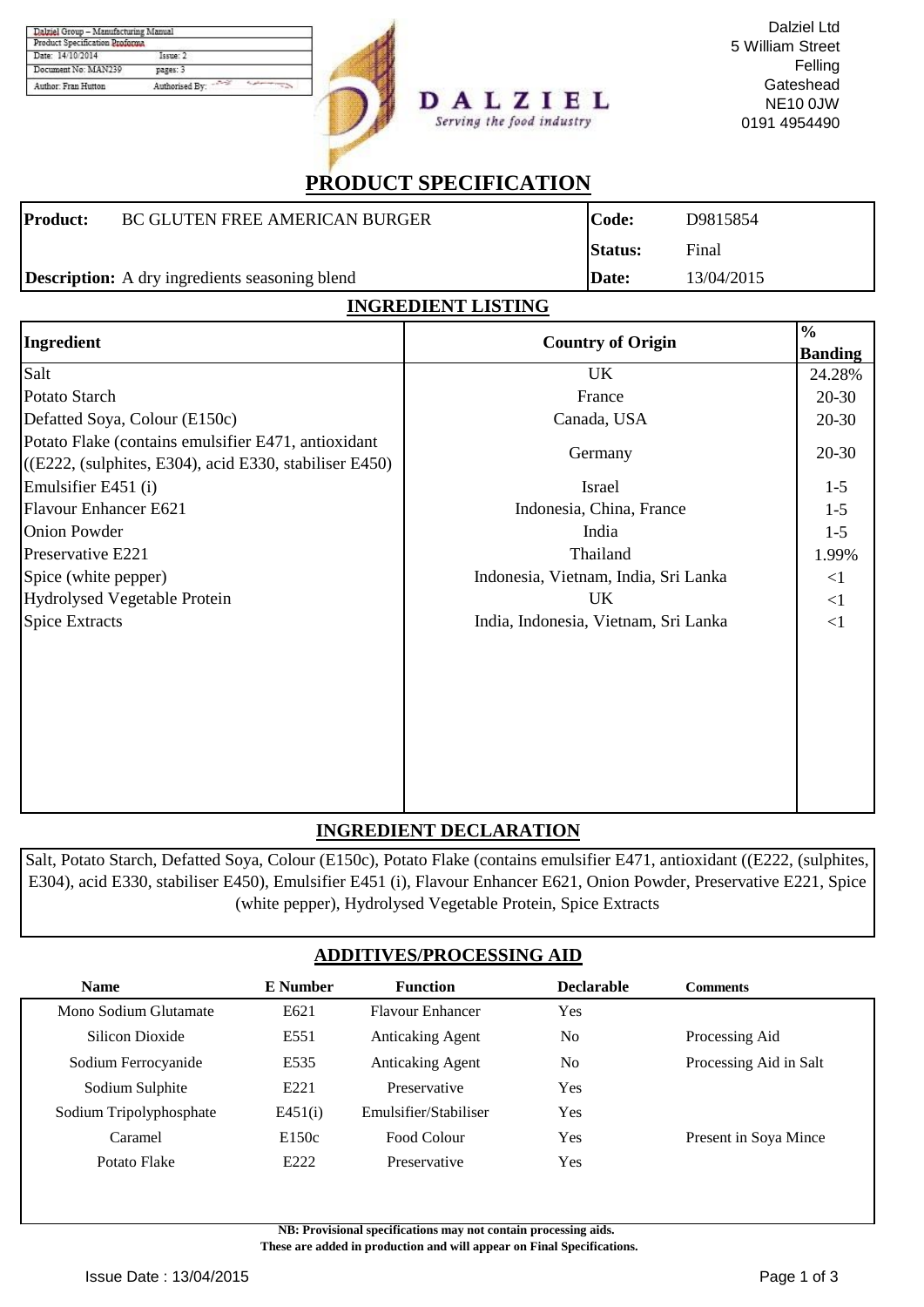| Product Specification Proforma |                         |  |
|--------------------------------|-------------------------|--|
| Date: 14/10/2014               | I <sub>source</sub> : 2 |  |
| Document No: MAN239            | pages: 3                |  |
| Author: Fran Hutton            | Authorised By:          |  |





**D9815854**

## **ALLERGEN INFORMATION**

Serving the food industry

| <b>Allergen</b>                                    | <b>Present</b> |                   | <b>Source</b>                     | <b>Comments</b> |  |
|----------------------------------------------------|----------------|-------------------|-----------------------------------|-----------------|--|
|                                                    | <b>On Site</b> | <b>In Product</b> |                                   |                 |  |
| Cereals containing<br><b>Gluten</b>                | <b>YES</b>     | NO                |                                   |                 |  |
| <b>Crustaceans</b><br>and products thereof         | NO             | NO                |                                   |                 |  |
| Egg<br>and products thereof                        | <b>YES</b>     | NO                |                                   |                 |  |
| Fish<br>and products thereof                       | <b>YES</b>     | NO                |                                   |                 |  |
| <b>Soybeans</b><br>and products thereof            | <b>YES</b>     | <b>YES</b>        | Defatted Soya                     |                 |  |
| <b>Milk</b><br>and products thereof                | <b>YES</b>     | NO                |                                   |                 |  |
| <b>Celery</b><br>and products thereof              | <b>YES</b>     | <b>YES</b>        | Spice Extract (celery)            |                 |  |
| <b>Mustard</b><br>and products thereof             | <b>YES</b>     | NO                |                                   |                 |  |
| <b>Peanuts</b><br>and products thereof             | NO             | NO                |                                   |                 |  |
| Nuts *(other than peanuts)<br>and products thereof | NO             | NO                |                                   |                 |  |
| Lupin<br>and products thereof                      | NO             | NO                |                                   |                 |  |
| <b>Sesame Seeds</b><br>and products thereof        | NO             | NO                |                                   |                 |  |
| <b>Molluscs</b><br>and products thereof            | NO             | NO                |                                   |                 |  |
| <b>Sulpher Dioxide</b><br>Sulphites >10ppm         | <b>YES</b>     | <b>YES</b>        | Preservative E221<br>Potato Flake |                 |  |

Dalziel take reasonable and practical precautions to reduce the risk of contamination of the products we manufacture. Due to the nature and complexity of ingredient blending the risk of contamination from carry over residue or airborne cross contamination cannot be totally eliminated**.** Furthermore although we prohibit the processing of nuts on site we cannot guarantee that contamination has not occurred at other stages in the processing of ingredients, i.e. during farming, harvesting, transportation etc. To a greater or lesser extent the same issue may apply to other allergens. A copy of our allergen policy and risk assessment is available on request.

**The absence of an allergen from the above recipe should not be taken as an implication that our product can be guaranteed free from that allergen.**

\* (1) Nut allergens: Almond, hazelnut, Walnut, cashew, pecan, brazil nut, pistachio nut, Macadamia/Queensland nut) and products thereof.

### **SUITABILITY**

Vegetarian YES 7

Organic NO